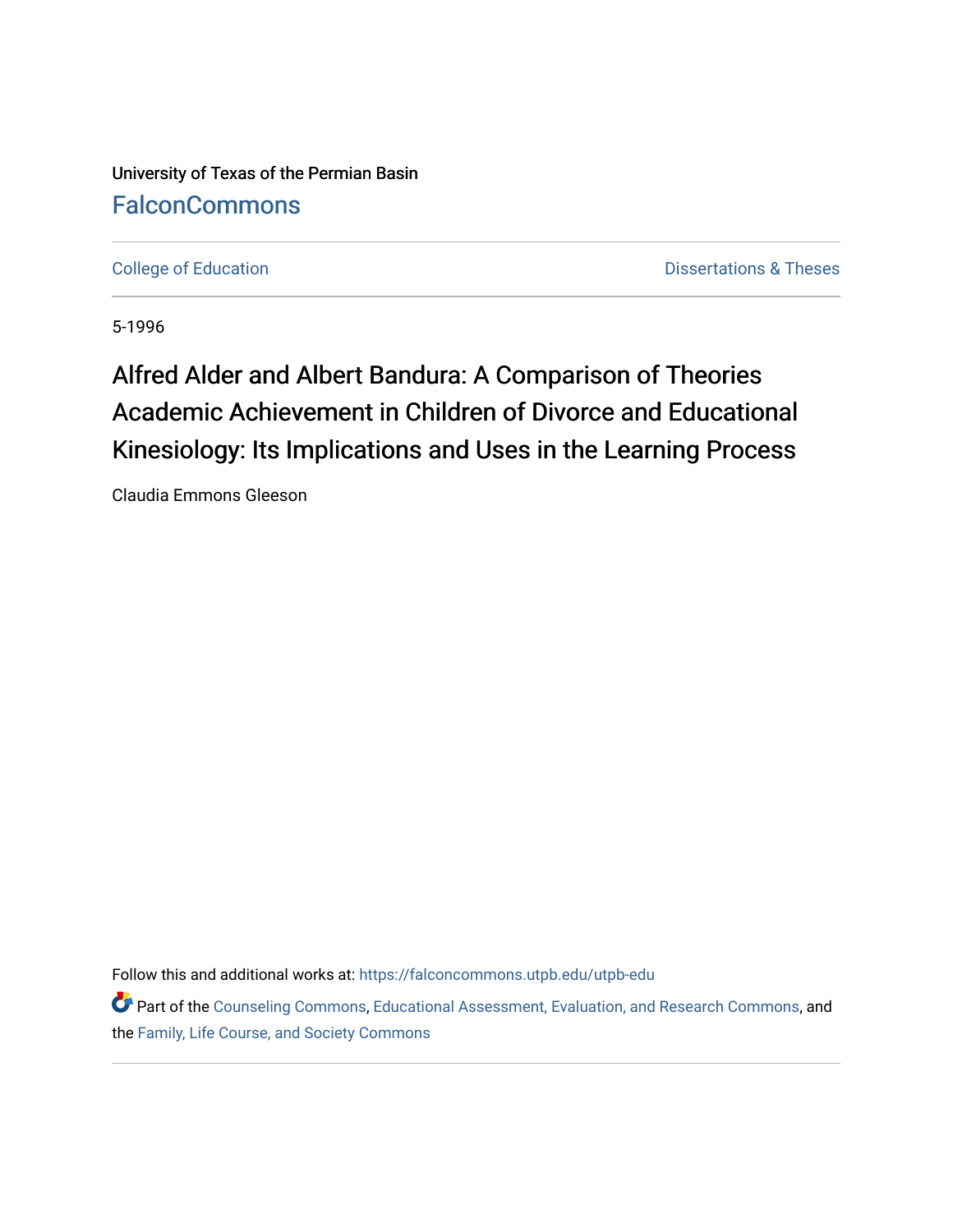ALFRED ADLER *AMD* ALBERT BANDURA; A COMPARISON OF THEORIES

### ACADEMIC ACHIEVEMENT IN CHILDREN OF DIVORCE

and

## EDUCATIONAL KINESIOLOGY: ITS IMPLICATIONS AND USES IN THE LEARNING PROCESS

APPROVED BY SUPERVISORY COMMITTEE:

A1 Milliren, Ed.D. Chairman

Kay Haney, Ph.D.

trances th

Frances R. Sherwood, M.Ed.

Duane M. Leach, Ph.D.

Graduate Faculty Representative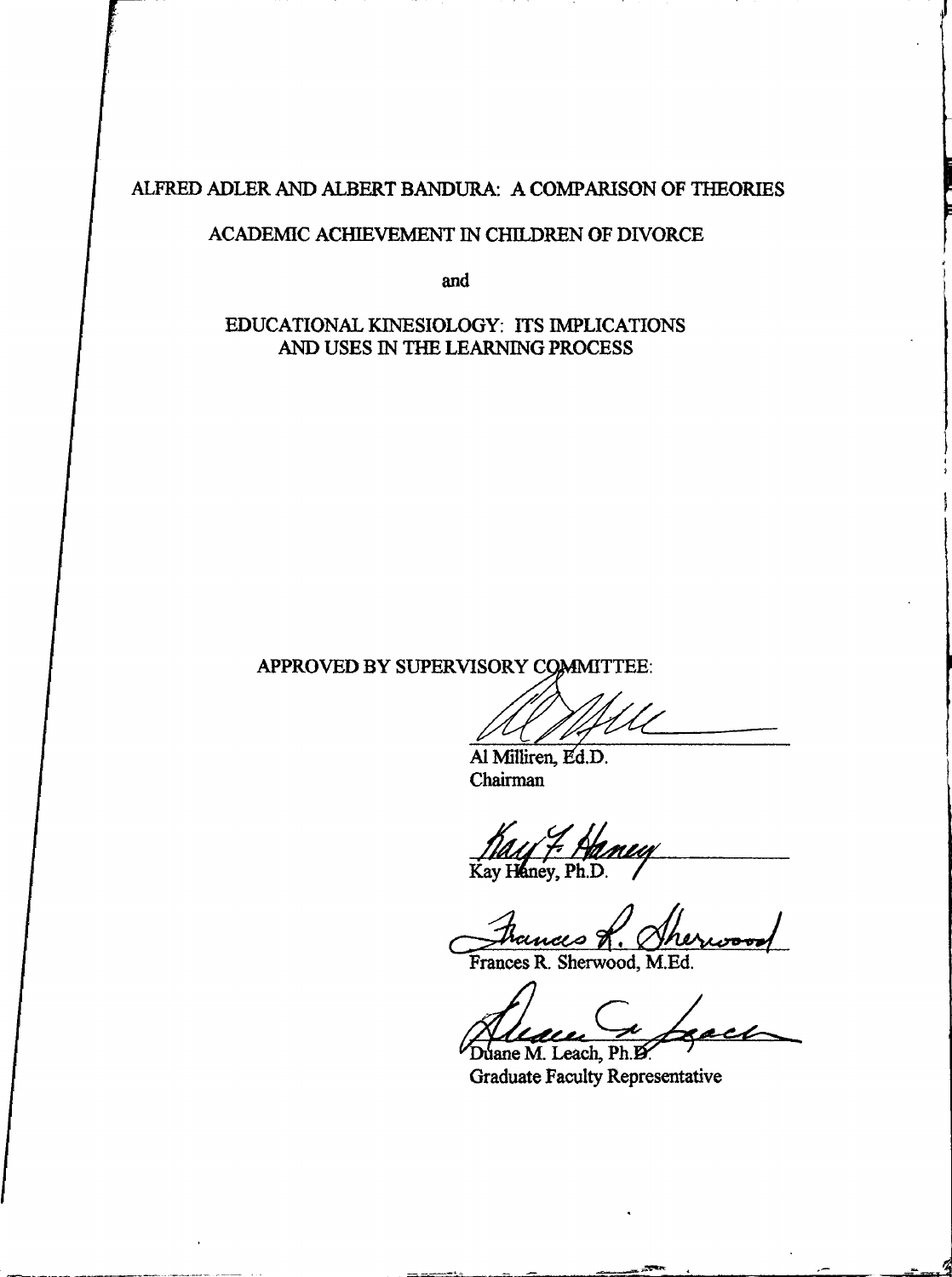# ALFRED ADLER AND ALBERT BANDURA; A COMPARISON OF THEORIES

## ACADEMIC ACHIEVEMENT IN CHILDREN OF DIVORCE

AND

## EDUCATIONAL KINESIOLOGY: ITS IMPLICATIONS AND USES IN THE LEARNING PROCESS

by

## CLAUDIA EMMONS GLEESON, B.S.

#### RESEARCH IN EDUCATION

Presented to the Graduate Faculty of Education

The University of Texas of the Permian Basin

in Partial Fulfillment

ofRequirements

for the Degree of

## MASTER OF ARTS

# THE UNIVERSITY OF TEXAS OF THE PERMIAN BASIN May 1996

**LEASER**